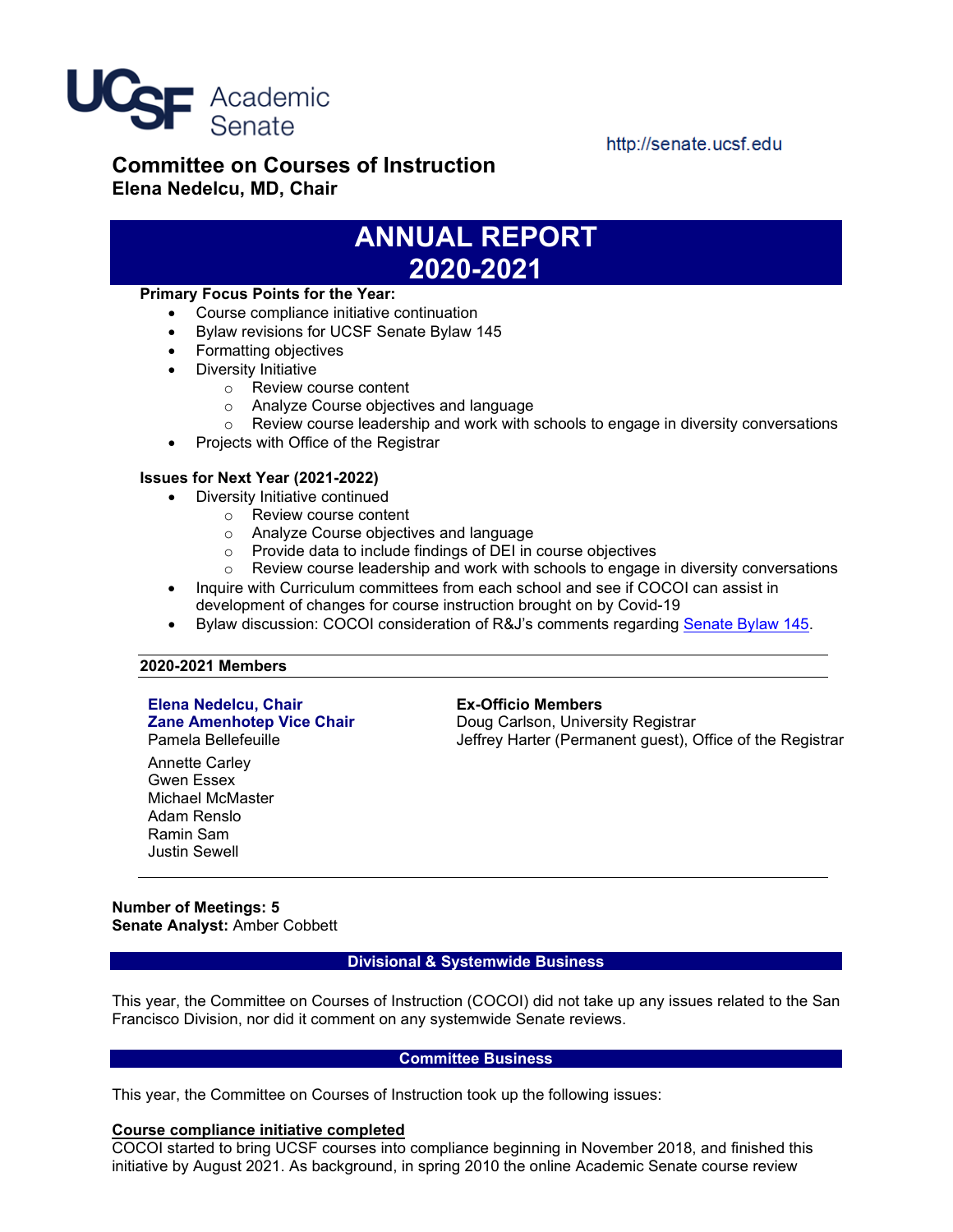system was launched. At that time, it was hoped that faculty would update older courses gradually over time. However, COCOI learned that updates were not being made to many courses. The Registrar's Office proposed that the committee begin to conduct outreach to faculty. At the start of this project, there were about 550 courses that needed to be brought into compliance. Upon review, it was found that these were all active courses. As these processes came down to a single administrator, it would be timeconsuming. COCOI decided that it could be done on a rolling quarterly basis. The Registrar's Office isolated courses by department, and then picked about 20 courses to work on at a time. Registrar Harter has been instrumental in aiding COCOI tracking this process throughout the 2020-21 academic year.

#### **Course preparers resource build**

This year, Chair Nedelcu proposed updating the Blooms Taxonomy link (https://senate.ucsf.edu/courseactions/blooms-taxonomy). It was proposed that the members create additional guidelines on writing courses and similar documents. Once created and approved by the members of COCOI and the Registrar's Office, Senate Programmer George Michael produced this additional content on the Academic Senate website. The Committee was successfully awarded Chancellors Fund monies to support building this new resource for the community, which is now live and in use. The website provides additional guidance on writing course objectives to preparers via the Blooms Taxonomy [link,](https://senate.ucsf.edu/course-actions/blooms-taxonomy) on the Courses website

#### **Chair Course Review Work Flow**

During this academic year, committee members recognized that the course review work queue for the COCOI chair is disproportionately larger compared to other committee members. After discussion with the COCOI vice chair, the committee piloted several work flows where the chair's approval work queue was split between the chair and vice chair, Splitting the work queue lessened the burden on any single individual and allowed for course approvals to proceed in a more rapid fashion.

#### **UCSF Senate Bylaw 145**

COCOI discussed a revision of the membership section of Bylaw 145. At its August meeting, COCOI members agreed that the Committee on Committees (CoC) needed more flexibility in the selection of a diverse representation from all the Schools to the Committee on Courses (COCOI). Currently, Bylaw 145 carves out a role for five ex-officio members (four from each School's Committee on Educational Policy, and one from the Graduate Division). As the School CEPs are determined by each School's administration, such a designation gives the Schools collective control over a large portion of COCOI's membership, which essentially countervails both Standing Order of the Regents 105.1.b and Regents Bylaw 40.2. The proposed amendments would therefore remove the restriction that School representatives be from, or designated by, the Schools' CEPs. Instead, and in accordance with its charge, the Senate's CoC, working with the COCOI chair, would have sole responsibility to appoint all nine COCOI members (including the ex-officio Graduate Division representative), outside of the Registrar, who is the tenth ex-officio member. The proposed amendment also gives faculty fair access to a committee through a peer-reviewed appointment process, which could be important for advancement and promotion.

COCOI also found the current language of Bylaw 145 to be somewhat confusing in that it implies that there is an educational policy committee within the Graduate Division; there is no such committee within the Graduate Division. The proposed amendments remove this confusion.

Finally, referring to the 'Registrar' as COCOI's 'Executive Secretary' is archaic. It is impossible to know whether the Registrar served in such a capacity at some point in time, and more importantly, exactly which duties such a role included. That said, the Registrar is indeed a valued ex-officio COCOI member; the revised language reflect this.

Members passed a series of amendments, as reflected in Appendix 1. Said amendments were sent to R&J in late August 2021.

#### **Appendices**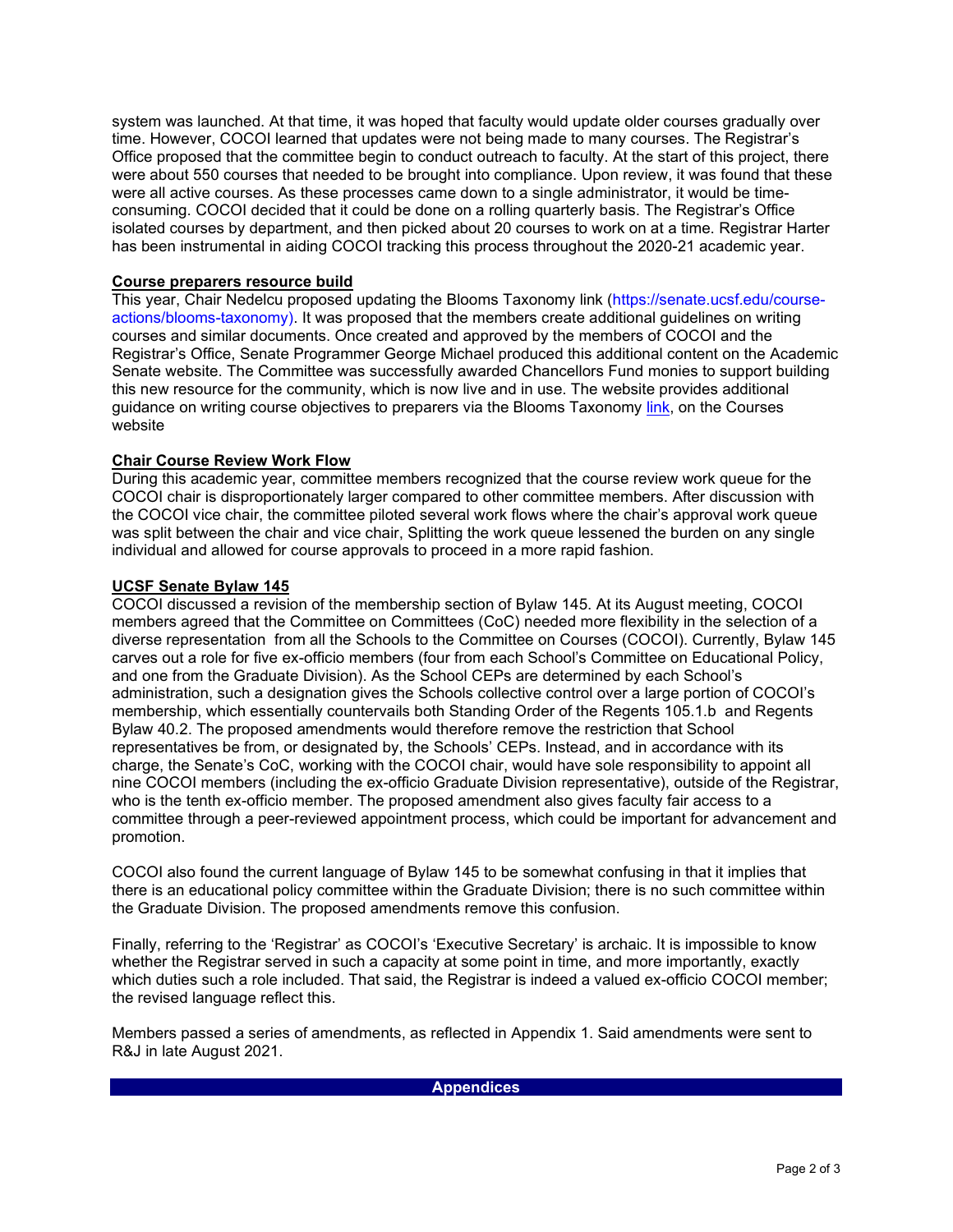Senate Staff: Amber Cobbett, Senate Analyst [amber.cobbett@ucsf.edu;](mailto:amber.cobbett@ucsf.edu) 415/514-2696

Joey Cheng, Senate Analyst [Joey.cheng@ucsf.edu](mailto:Joey.cheng@ucsf.edu) 

Todd Giedt, Senate Executive Direcxtor [todd.giedt@ucsf.edu](mailto:todd.giedt@ucsf.edu)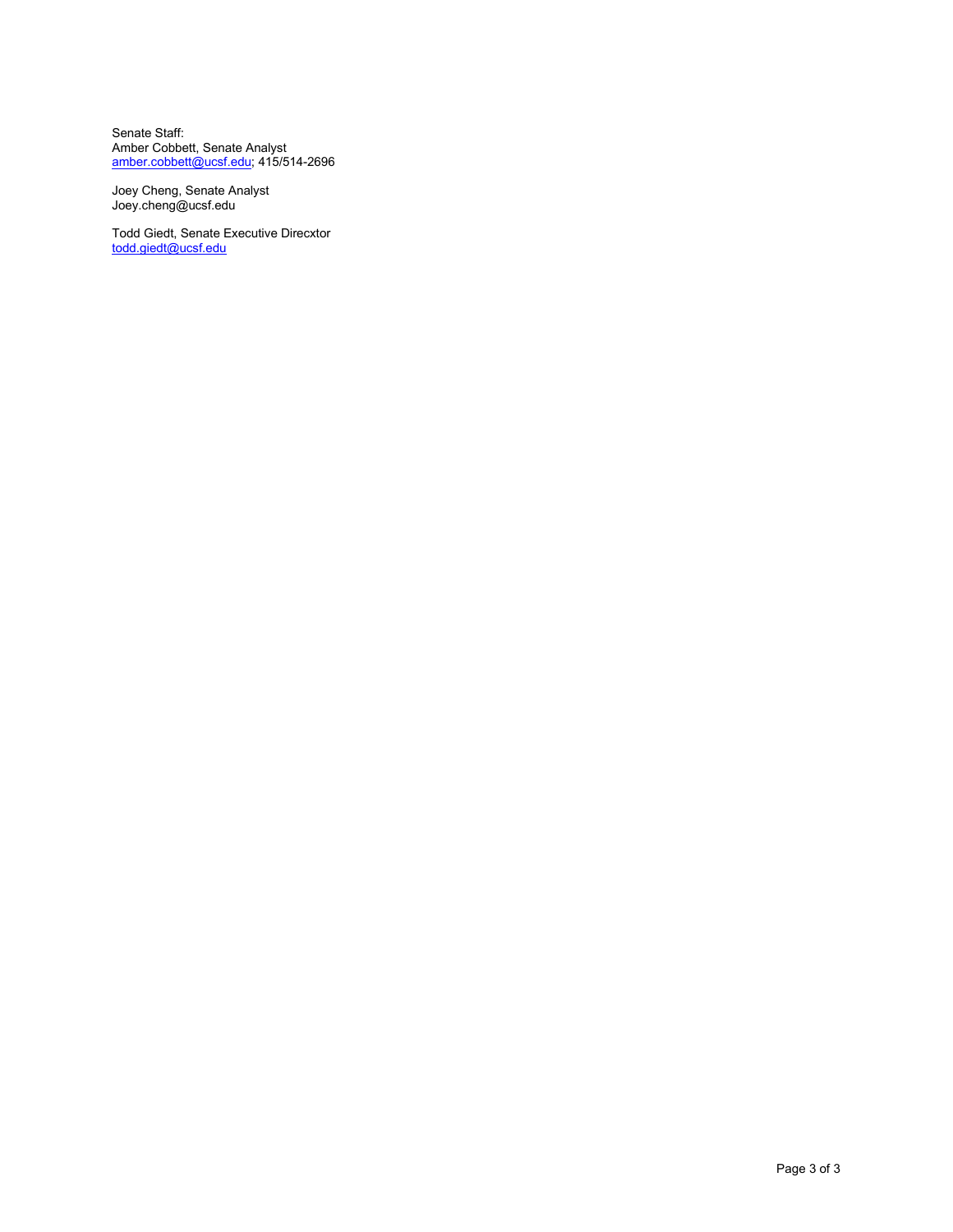

#### **Committee on Courses of Instruction Elena Nedelcu, MD, Chair**

#### **Proposal to amend UCSF Division Bylaw 145**

#### Statement of Purpose:

Amending Bylaw 145 gives the Committee on Committees (CoC) more flexibility in the selection of a diverse representation from all the Schools to the Committee on Courses (COCOI). Currently, Bylaw 145 carves out a role for five ex-officio members (four from each School's Committee on Educational Policy, and one from the Graduate Division). As the School CEPs are determined by each School's administration, such a designation gives the Schools collective control over a large portion of COCOI's membership, which essentially countervails both Standing Order of the Regents [105.1.b](https://regents.universityofcalifornia.edu/governance/standing-orders/so1051.html)<sup>[1](#page-3-0)</sup> and Regents [Bylaw 40.2.](https://regents.universityofcalifornia.edu/governance/bylaws/bl40.html#bl40.2) The proposed amendments would therefore remove the restriction that School representatives be from, or designated by, the Schools' CEPs. Instead, and in accordance with its charge, the Senate's CoC, working with the COCOI chair, would have sole responsibility to appoint all nine COCOI members (including the ex-officio Graduate Division representative), outside of the Registrar, who is the tenth ex-officio member. The proposed amendment also gives faculty fair access to a committee through a peer-reviewed appointment process, which could be important for advancement and promotion.

The current language is also confusing in that it implies that there is an educational policy committee within the Graduate Division; there is no such committee within the Graduate Division. The new language removes this confusion

Finally, referring to the 'Registrar' as COCOI's 'Executive Secretary' is archaic. It is impossible to know whether the Registrar served in such a capacity at some point in time, and more importantly, exactly which duties such a role included. That said, the Registrar is indeed a valued ex-officio COCOI member; the revised language reflect this.

#### Pros

- 1. School Representation: Primarily, these amendments give CoC more flexibility in ensuring diverse representation from all the Schools. The proposed amendment also gives faculty fair access to being on a committee that could be important for advancement and promotion via peer-reviewed appointment process.
- 2. Update/Removal of Archaic Language: These amendments also update or remove archaic language that no longer reflects the practice and/or business of the committee.

Cons:

None.

Effects on Other Legislation:

None.

Current Version of Bylaw 145:

#### **145. Committee on Courses of Instruction**

A. Membership: This Committee shall consist of ten members. [Am 1 Sep 03]

<span id="page-3-0"></span><sup>&</sup>lt;sup>1</sup> Standing Order of the Regents 105.2.b states "The Academic Senate shall determine its own membership under the above rule, and shall organize, and choose its own officers and committees in such manner as it may determine."